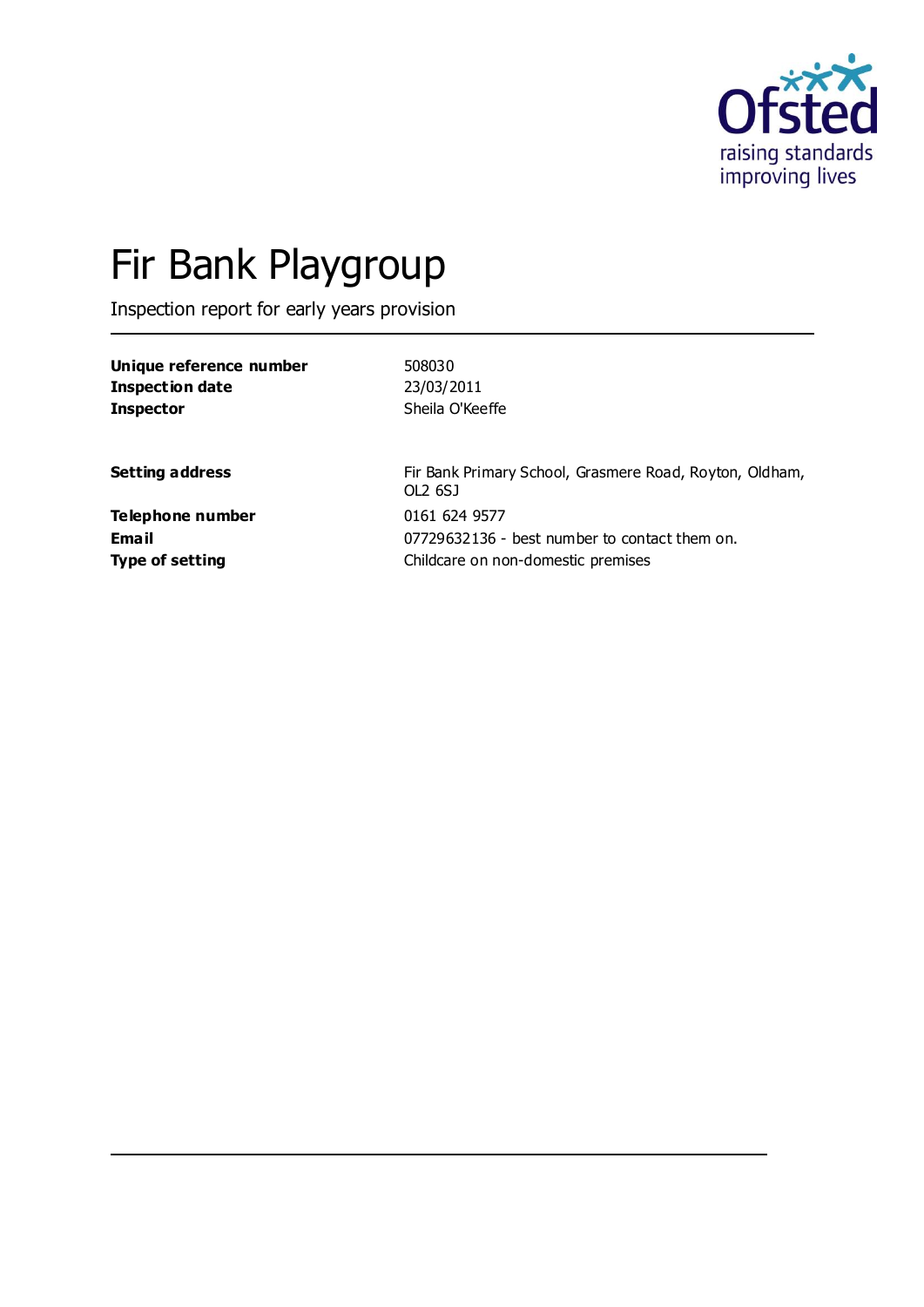The Office for Standards in Education, Children's Services and Skills (Ofsted) regulates and inspects to achieve excellence in the care of children and young people, and in education and skills for learners of all ages. It regulates and inspects childcare and children's social care, and inspects the Children and Family Court Advisory Support Service (Cafcass), schools, colleges, initial teacher training, work-based learning and skills training, adult and community learning, and education and training in prisons and other secure establishments. It assesses council children's services, and inspects services for looked after children, safeguarding and child protection.

If you would like a copy of this document in a different format, such as large print or Braille, please telephone 0300 123 1231, or email enquiries@ofsted.gov.uk.

You may copy all or parts of this document for non-commercial educational purposes, as long as you give details of the source and date of publication and do not alter the information in any way.

T: 0300 123 1231 Textphone: 0161 618 8524 E: enquiries@ofsted.gov.uk W: [www.ofsted.gov.uk](http://www.ofsted.gov.uk/)

© Crown copyright 2011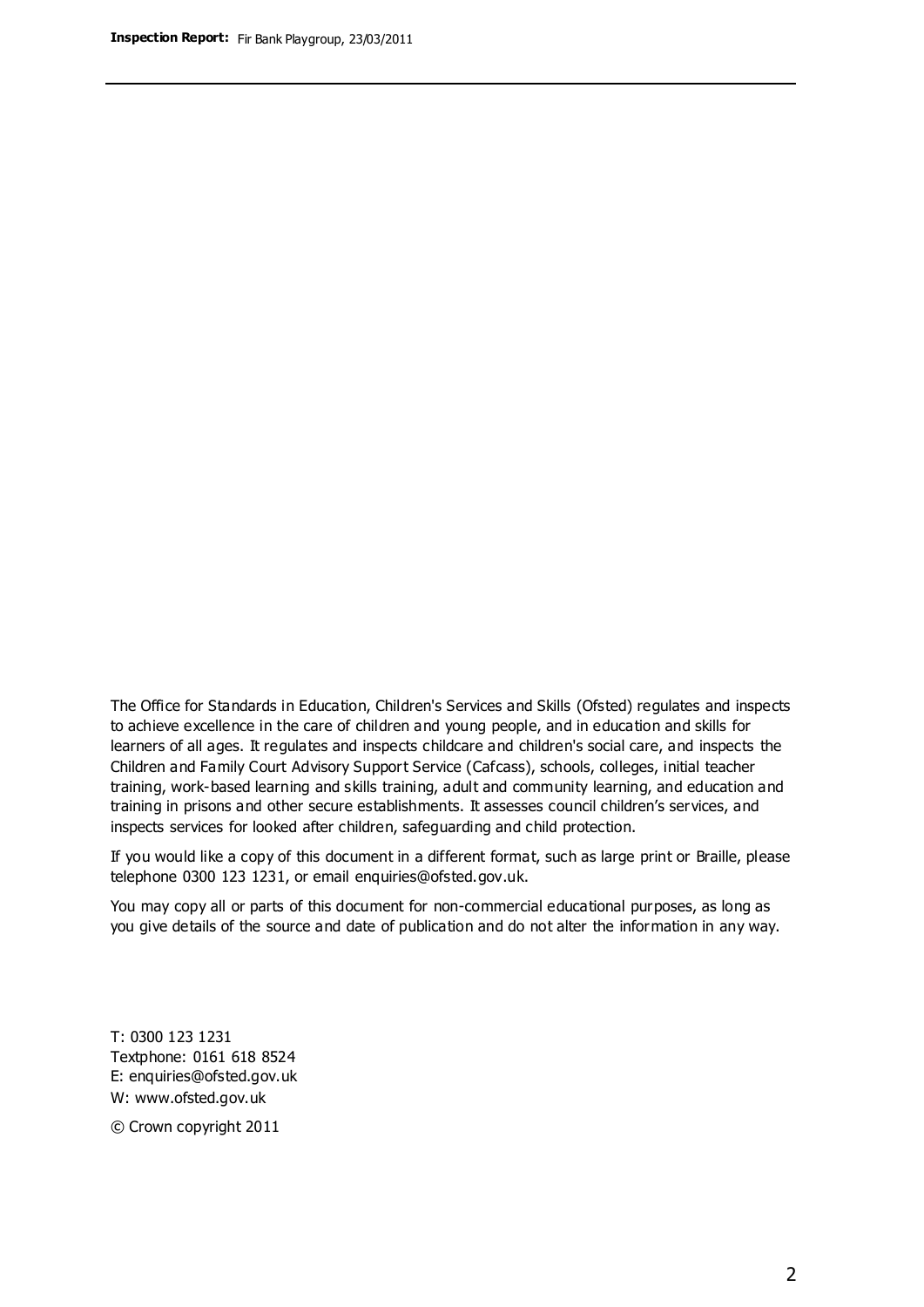## **Introduction**

This inspection was carried out by Ofsted under Sections 49 and 50 of the Childcare Act 2006 on the quality and standards of the registered early years provision. 'Early years provision' refers to provision regulated by Ofsted for children from birth to 31 August following their fifth birthday (the early years age group). The registered person must ensure that this provision complies with the statutory framework for children's learning, development and welfare, known as the *Early* Years Foundation Stage.

The provider must provide a copy of this report to all parents with children at the setting where reasonably practicable. The provider must provide a copy of the report to any other person who asks for one, but may charge a fee for this service (The Childcare (Inspection) Regulations 2008 regulations 9 and 10).

The setting also makes provision for children older than the early years age group which is registered on the voluntary and/or compulsory part(s) of the Childcare Register. This report does not include an evaluation of that provision, but a comment about compliance with the requirements of the Childcare Register is included in Annex B.

Please see our website for more information about each childcare provider. We publish inspection reports, conditions of registration and details of complaints we receive where we or the provider take action to meet the requirements of registration.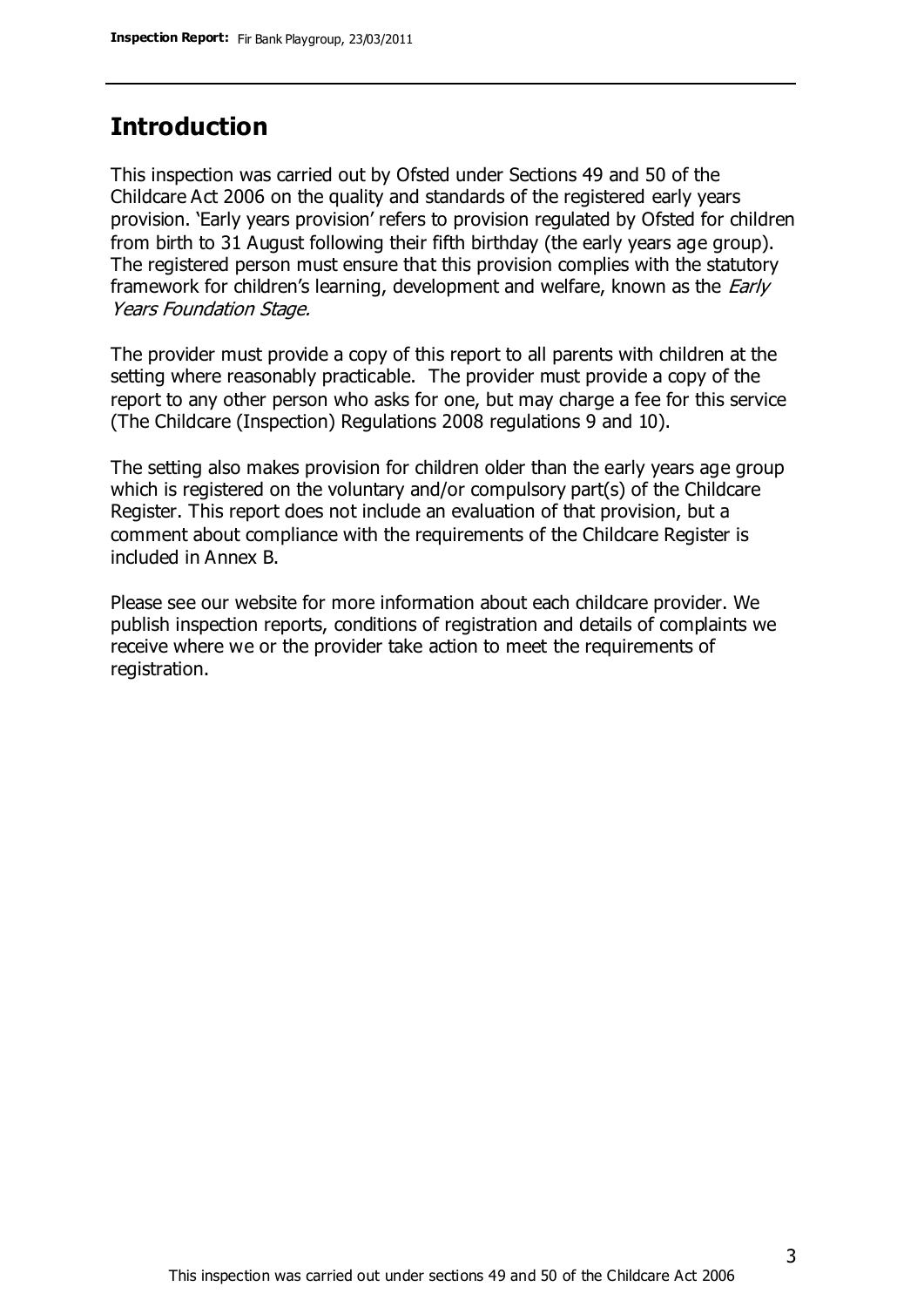# **Description of the setting**

Fir Bank Playgroup is run by a committee. It was registered in 1995 and operates from a classroom within Fir Bank Primary School in Royton, near Oldham. There is a secure, fully enclosed playground for children's outdoor play. A maximum of 24 children aged under eight years may attend the setting at any one time. The setting currently takes children aged from two to five years of age. The setting is open Monday to Friday during term time from 9am to 3pm.

There are currently 29 children on roll, all of whom are within the early years age range. The setting is in receipt of funding for early education. The setting supports children with special educational needs and/or disabilities. It is registered on the Early Years Register and the compulsory and voluntary parts of the Childcare Register.

There are five members of staff, including the managers, who work directly with the children. Of these, three hold an appropriate qualification at level 3 in early years. The setting receives support from the host school and from the local authority.

## **The overall effectiveness of the early years provision**

Overall the quality of the provision is good.

The setting provides an inclusive, bright, welcoming and caring environment where children feel safe and make good progress in their learning and development. Children are extremely happy and very comfortable with their routines. Excellent links have been developed with parents and carers and with other early years professionals to ensure all children are fully included and their individual needs met. Overall, the managers and staff are continually seeking ways to develop their practice, demonstrating good capacity for continuous improvement.

## **What steps need to be taken to improve provision further?**

To further improve the early years provision the registered person should:

enhance the use of self-evaluation by fully involving all staff in identifying the setting's strengths and priorities for development.

# **The effectiveness of leadership and management of the early years provision**

Staff have a good understanding of the setting's policies and procedures to safeguard children. For example staff following safe registration and collection procedures which ensures children safety and well-being. The setting has robust recruitment and vetting procedures in place to ensure staff are and continue to be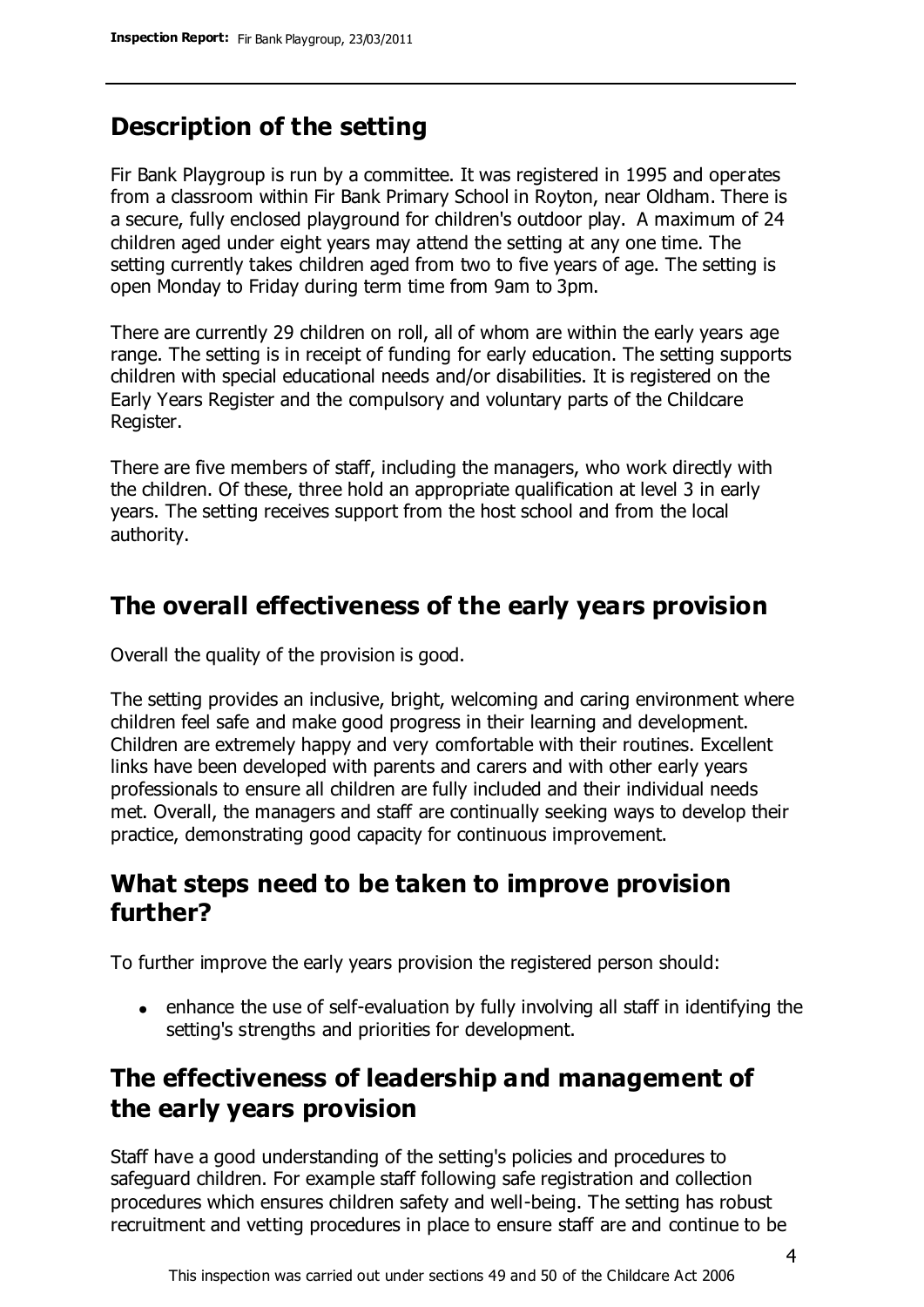suitable for their roles. All staff are appropriately qualified and through regular update training they have a good knowledge of how to deal with any concerns that may arise about children's health and safety. Detailed risk assessments and premises checks inside and outside, ensure that the environment is clean, well organised and safe for children.

Staff promote and support diversity well to help children understand the society they live in. Resources are good, fit for purpose and support children in their development. All children share equal opportunities by being fully supported and included. Children's needs are well provided for in terms of their welfare and learning development, particularly children with special educational needs and/or disabilities. Highly successful liaison with parents and carers contributes significantly to improvements in children's achievement, well-being and development. The setting places great value in ensuring that parents and carers develop a sense of belonging to the setting and have a say in the care and wellbeing of their children. Parents' questionnaires and comments are highly positive and parents are regularly invited and are involved in an extensive range of activities, such as arts and crafts and book week.

Excellent partnerships have been established with other early years professionals in the school which benefits the children, especially in terms of their social development and transition into school. For example, they share some activities through plays, assemblies and lunch times. Extensive partnerships with local professionals have been formed. For example, partners such as the local librarian have visited and worked with the children during book week, enhancing their language skills. The managers are committed to improving the setting and recommendations from the previous report have all been addressed. They demonstrate a good understanding of where the areas for improvement are and are committed to changes that will benefit the children who attend. Whilst selfevaluation is good, it does not yet fully include all staff on a regular basis in examining and reflecting on current successful practice in order to fully share ideas and identify further areas for development.

## **The quality and standards of the early years provision and outcomes for children**

Staff have a good knowledge and understanding of the Early Years Foundation Stage. Detailed observations inform planning in order to support children with their individual next steps in learning; consequently children make good progress in their overall development. Individual learning journals show children's good progress from their starting points and contain photographs and creative work to illustrate this progress for parents and carers. Staff respond well to the needs of the children. For example, children have great fun using their gardening tools to dig and put potting compost into pots ready for planting. They eagerly discuss what the plants would need to ensure they grow strong and healthy.

Children have a very well developed awareness and understanding of healthy lifestyles through an excellent range of opportunities. For example, children confidently help to prepare healthy snacks, including fruit and vegetables that they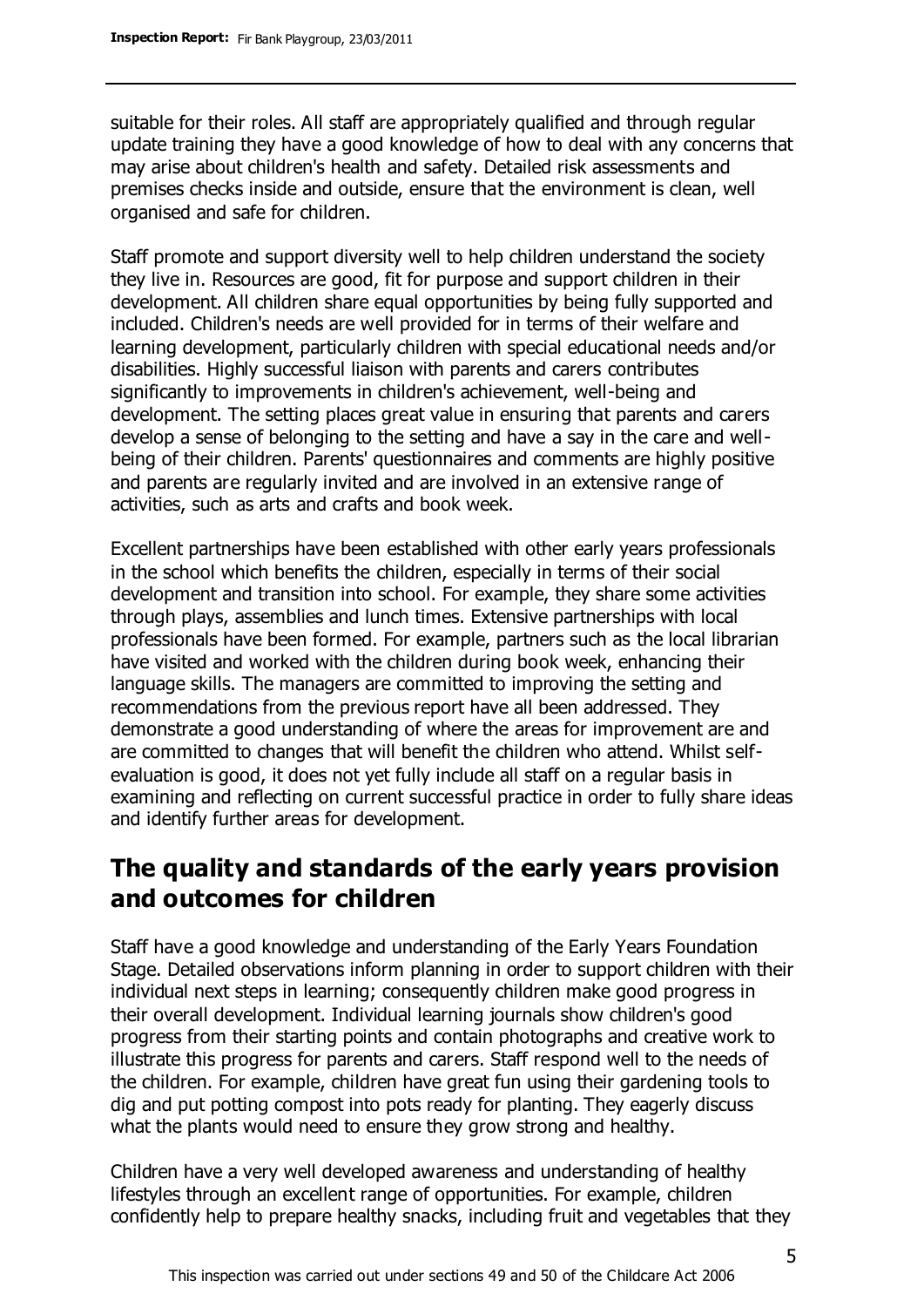have grown in the gardening area. They are extremely aware of their own personal hygiene when washing their hands to ensure they avoid `Gerry the germ', a character they helped to develop. Their excellent behaviour, enthusiasm for learning and cooperation with each other allows them to enjoy each other's company and respond exceptionally well to adults. A wide range of stimulating resources are easily accessible for the children to choose their own activities. Role play areas, both inside and outside, provide good opportunities for children to develop their imagination, creativity and communication skills. They gain early awareness of difference through exploring stories, toys and cultural festivals.

Children are developing a good sense of how to be safe through their discussions with staff and how they interact with each other. They have good spatial awareness and consideration for one another when playing outside such as when running, climbing or riding their scooters. Staff are vigilant especially when some children join the main school for lunch in the dining room. They have a good relationship with the children and work well together as a team to support each child's needs. They follow the children's interests and stimulate their thinking through good questioning and prompting to try new experiences. The children are acquiring a good foundation for their future learning and development.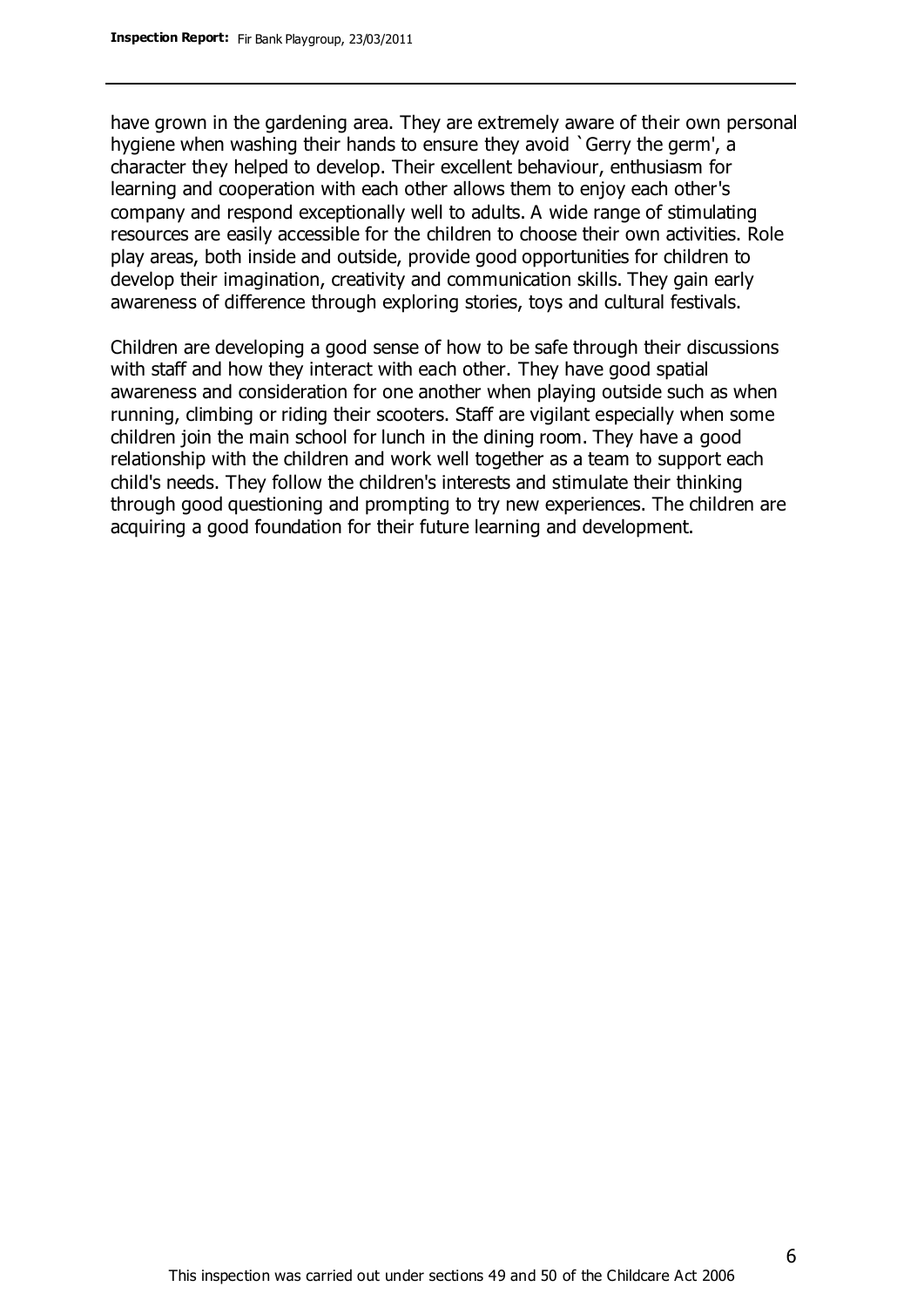# **Annex A: record of inspection judgements**

#### **The key inspection judgements and what they mean**

Grade 1 is Outstanding: this aspect of the provision is of exceptionally high quality Grade 2 is Good: this aspect of the provision is strong Grade 3 is Satisfactory: this aspect of the provision is sound Grade 4 is Inadequate: this aspect of the provision is not good enough

#### **The overall effectiveness of the early years provision**

| How well does the setting meet the needs of the<br>children in the Early Years Foundation Stage? |  |
|--------------------------------------------------------------------------------------------------|--|
| The capacity of the provision to maintain continuous                                             |  |
| improvement                                                                                      |  |

#### **The effectiveness of leadership and management of the early years provision**

| The effectiveness of leadership and management of the             |  |
|-------------------------------------------------------------------|--|
| <b>Early Years Foundation Stage</b>                               |  |
| The effectiveness of leadership and management in embedding       |  |
| ambition and driving improvement                                  |  |
| The effectiveness with which the setting deploys resources        |  |
| The effectiveness with which the setting promotes equality and    |  |
| diversity                                                         |  |
| The effectiveness of safeguarding                                 |  |
| The effectiveness of the setting's self-evaluation, including the |  |
| steps taken to promote improvement                                |  |
| The effectiveness of partnerships                                 |  |
| The effectiveness of the setting's engagement with parents and    |  |
| carers                                                            |  |

### **The quality of the provision in the Early Years Foundation Stage**

The quality of the provision in the Early Years Foundation Stage  $\vert$  2

#### **Outcomes for children in the Early Years Foundation Stage**

| <b>Outcomes for children in the Early Years Foundation</b>    |  |
|---------------------------------------------------------------|--|
| <b>Stage</b>                                                  |  |
| The extent to which children achieve and enjoy their learning |  |
| The extent to which children feel safe                        |  |
| The extent to which children adopt healthy lifestyles         |  |
| The extent to which children make a positive contribution     |  |
| The extent to which children develop skills for the future    |  |

Any complaints about the inspection or report should be made following the procedures set out in the guidance available from Ofsted's website: www.ofsted.gov.uk